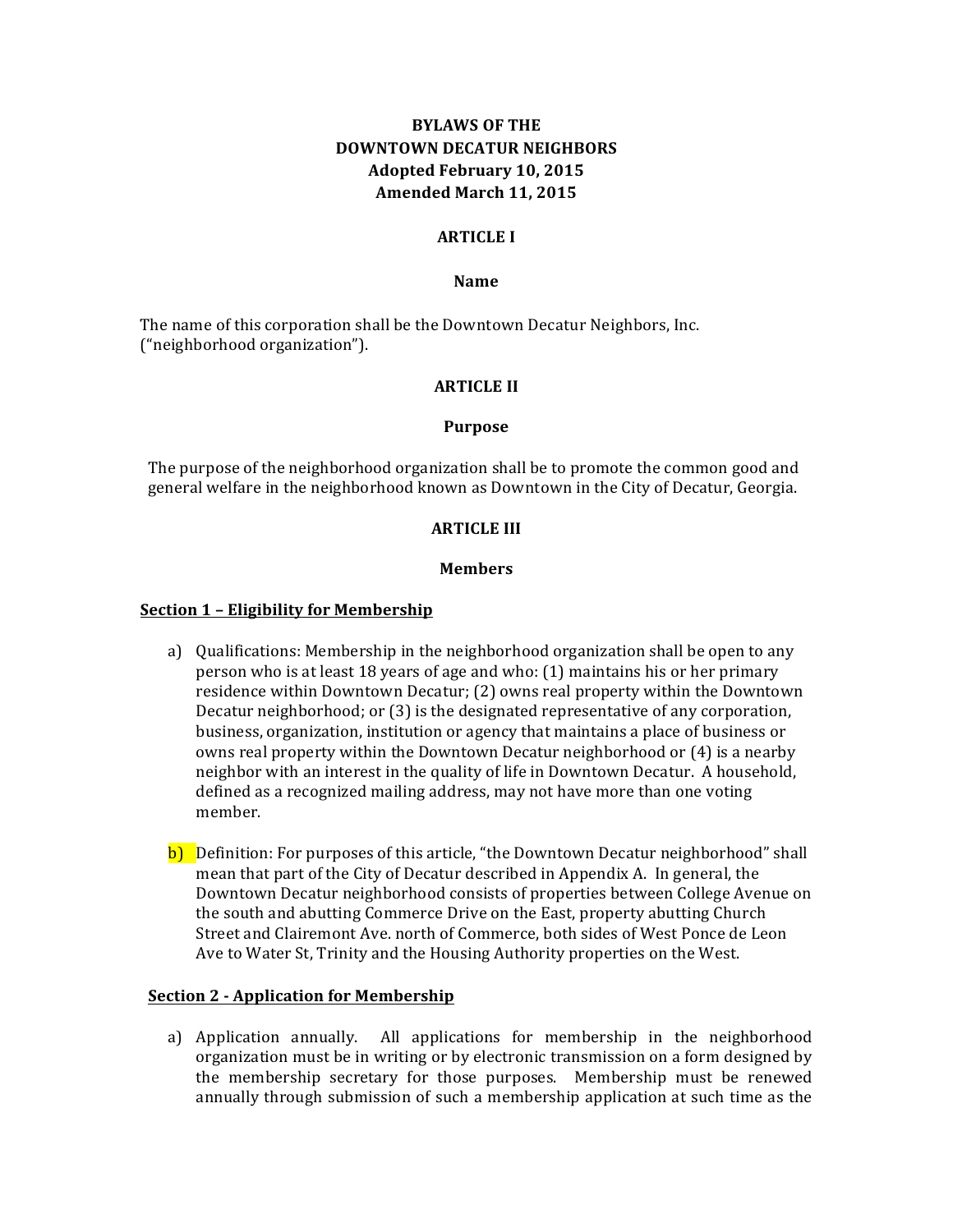Board of Directors determines annual membership renewal to be required for the proper functioning of the organization. The neighborhood organization secretary shall terminate the membership of any member who fails to submit such renewal application by the conclusion of the first regular meeting following a required renewal. 

- b) Determinations by the Secretary. The neighborhood organization Secretary shall review each membership application for accuracy and completeness and shall determine the eligibility of the applicant for membership. Any applicant who, in the determination of the Membership Secretary, is eligible for membership under this article shall become a member of the neighborhood organization. The Secretary shall notify any applicant whose application is not approved in writing or by electronic transmission.
- c) Membership Fee. Initially, there shall be no fee for being a member of the neighborhood association. The organization may institute a fee, per household, with the approval of two-thirds of the members present and voting at any meeting of the neighborhood organization.

## **Section 3 – Resignation**

Any member may resign his or her membership in the neighborhood organization by notifying the Membership Secretary in writing or by electronic transmission. A resignation is effective when the notice is delivered unless the notice specifies a later effective date.

## **Section 4 – Termination**

The Secretary shall terminate the membership of any member who: dies; resigns; fails to renew his or her membership by the time provided in Section  $2(a)$  of this Article; submits a written request to the Membership Secretary indicating he or she wishes to terminate their membership; or, in the determination of the membership secretary, is no longer eligible for membership under this article.

## **ARTICLE IV**

## **Officers**

## **Section 1 – Designation**

The officers of the neighborhood organization shall be a President, a Past-President, a Secretary, a Treasurer, a Public Spaces Chair, a Planning and Development Chair, a Public safety Chair, a Seniors Chair, and a Communications Chair. From time to time a Co-Chair may be elected to any office with the exception of President, Secretary and Treasurer.

## **Section 2 – Duties**

a) President. The President shall be the chief executive officer of the neighborhood organization and the chair of its Board of Directors; shall have such duties as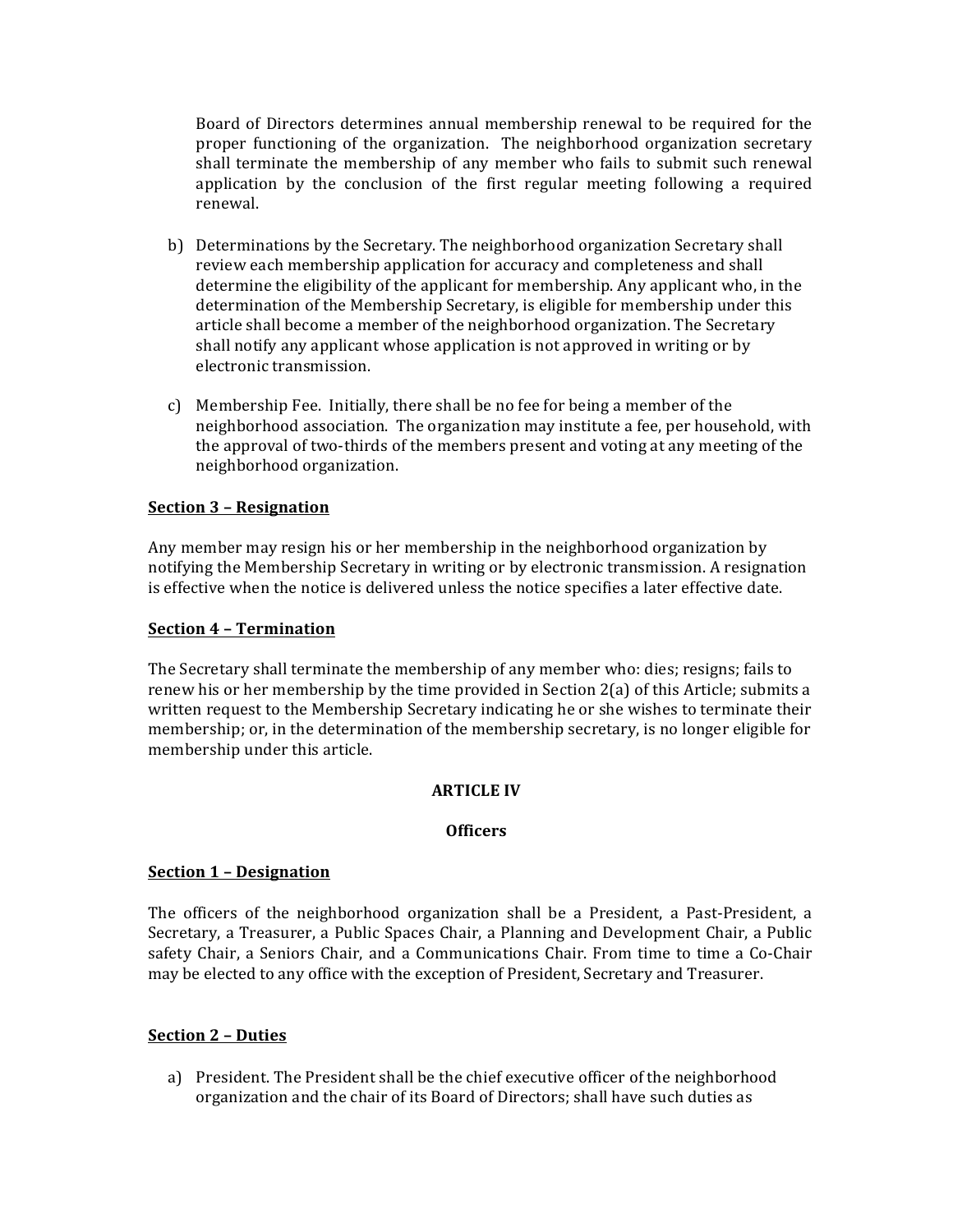prescribed by law, by these bylaws, or by the neighborhood organization's parliamentary authority.

- b) Past-President. The Past-President shall assist the President in the performance of the President's duties, shall perform the duties of the President in the absence of the President, and shall have such other duties as prescribed by law, by these bylaws, or by the neighborhood organization's parliamentary authority.
- c) Secretary. The Secretary shall maintain custody of the neighborhood organization's records, including the corporate seal, except as prescribed by these bylaws. The Secretary shall keep the minutes of all meetings and make them available to members as required by law. The Secretary shall maintain the neighborhood organization's membership records, including the neighborhood organization's membership roll and mailing list and shall make them available to members as required by law. The Secretary shall have such other duties as prescribed by law, by these bylaws, or by the neighborhood organization's parliamentary authority.
- d) Treasurer. The Treasurer shall maintain custody of the neighborhood organization's funds and securities and shall keep a full and accurate account of all receipts and disbursements in books belonging to the neighborhood organization. The Treasurer shall deposit all receipts to the credit of the neighborhood organization at such banks and financial institutions as the Board of Directors shall direct. The Treasurer shall disburse the neighborhood organization's funds and securities only as the neighborhood organization shall direct by or as these bylaws may prescribe. The Treasurer shall make a full financial report at the annual meeting and shall make such interim reports as the Board of Directors may direct. The Treasurer shall have such other duties as prescribed by law, by these bylaws, or by the neighborhood organization's parliamentary authority.
- e) Public Spaces Chair. The Public Spaces Chair shall be responsible for the neighborhood organization's activities related to parks, sidewalks, roads, plazas  $\&$ other public lands. The Public Spaces Chair shall have such other duties as the neighborhood organization or these bylaws may prescribe.
- f) Planning and Development Chair. The Planning Chair shall be responsible for the neighborhood organization's activities related to planning, zoning, development & traffic. The Planning Chair shall serve as primary liaison to the Downtown Development Authority and the Planning Department. The Planning and Development Chair shall have such other duties as the neighborhood organization or these bylaws may prescribe.
- g) Public Safety Chair. The Public Safety Chair shall be responsible for the neighborhood organization's activities related to the enforcement of noise, qualityof-life & safety ordinances. The Public Safety Chair shall serve as the primary liaison to the Decatur Police Department. The Public Safety Chair shall have such other duties as the neighborhood organization or these bylaws may prescribe.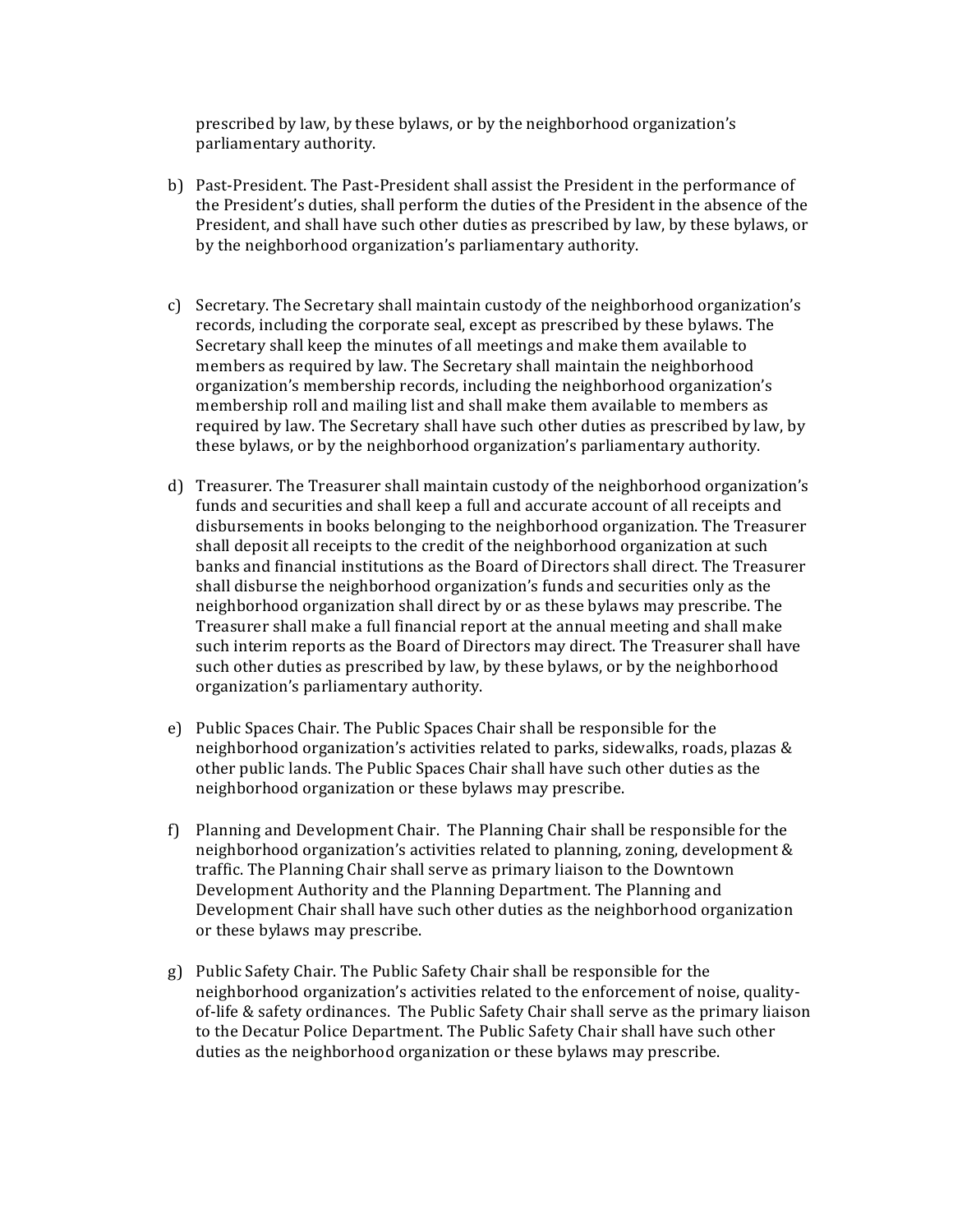- h) Seniors Chair. The Seniors Chair shall be responsible for the neighborhood organization's activities related to seniors, including issues of mobility, outreach,  $\&$ affordability. The Seniors Chair shall serve as the primary liaison to the Decatur Aging in Place Committee. The Seniors Chair shall have such other duties as the neighborhood organization or these bylaws may prescribe.
- i) Communications Chair: The Communications Chair shall be responsible for the neighborhood organization's activities related to coordinating strategy around the distribution of information via print, web, email and other media. The Communications Officer shall have such other duties as the neighborhood organization or the bylaws may prescribe.

**Section 3 - Qualifications**. No person is eligible to be nominated, elected or appointed as an Officer unless he or she is a member of the neighborhood organization and has, according to records maintained by the neighborhood organization, attended at least four regular meetings of the neighborhood organization within the previous twelve months.

**Section 4 - Nominations**. The Nominating Committee shall nominate candidates for each Office at the Regular Meeting in December. Members may nominate other candidates from the floor at the Annual Meeting in January.

**Section 5 - Elections**. Members shall elect officers by ballot at the annual meeting in the order in which they are listed in Section 1 of this article. Balloting for each Office shall immediately follow the close of nominations from the floor for that Office, and the Chair shall announce the results of the election for that Office before calling for nominations from the floor for the next Office. In all Officer Elections, the candidate receiving the most votes for each Office shall be elected. In the event of a tie vote for any Office, the winner shall be determined by a game of chance. In the event there is only one candidate for a given office and there are no nominations from the floor, then and only then, the requirement for election by ballot for that officer may be suspended.

This may be done by a motion to elect by acclamation, properly seconded, and voted on by a show hands.

**Section 6 - Term of Office**. The term of Office shall begin at the conclusion of the meeting at which the officer is elected and shall continue for one year or until a successor is elected.

**Section 7 - Resignation**. Any officer may resign from office by notifying the neighborhood organization in writing or by electronic transmission. A resignation is effective when the notice is delivered unless the notice specifies a later effective date.

**Section 8 - Removal from Office**. The Board of Directors may remove any Officer at any time with or without cause. Removal shall require the affirmative vote of two thirds of the Directors then in office.

**Section 9 - Removal of an Officer by the Membership**. Two-thirds of the members present and voting at any meeting of the neighborhood organization may remove any Officer, for failure to perform the duties of his or her office, or for defrauding or misrepresenting funds of the neighborhood organization, or for intentionally acting contrary to the expressed direction of the neighborhood organization, provided that: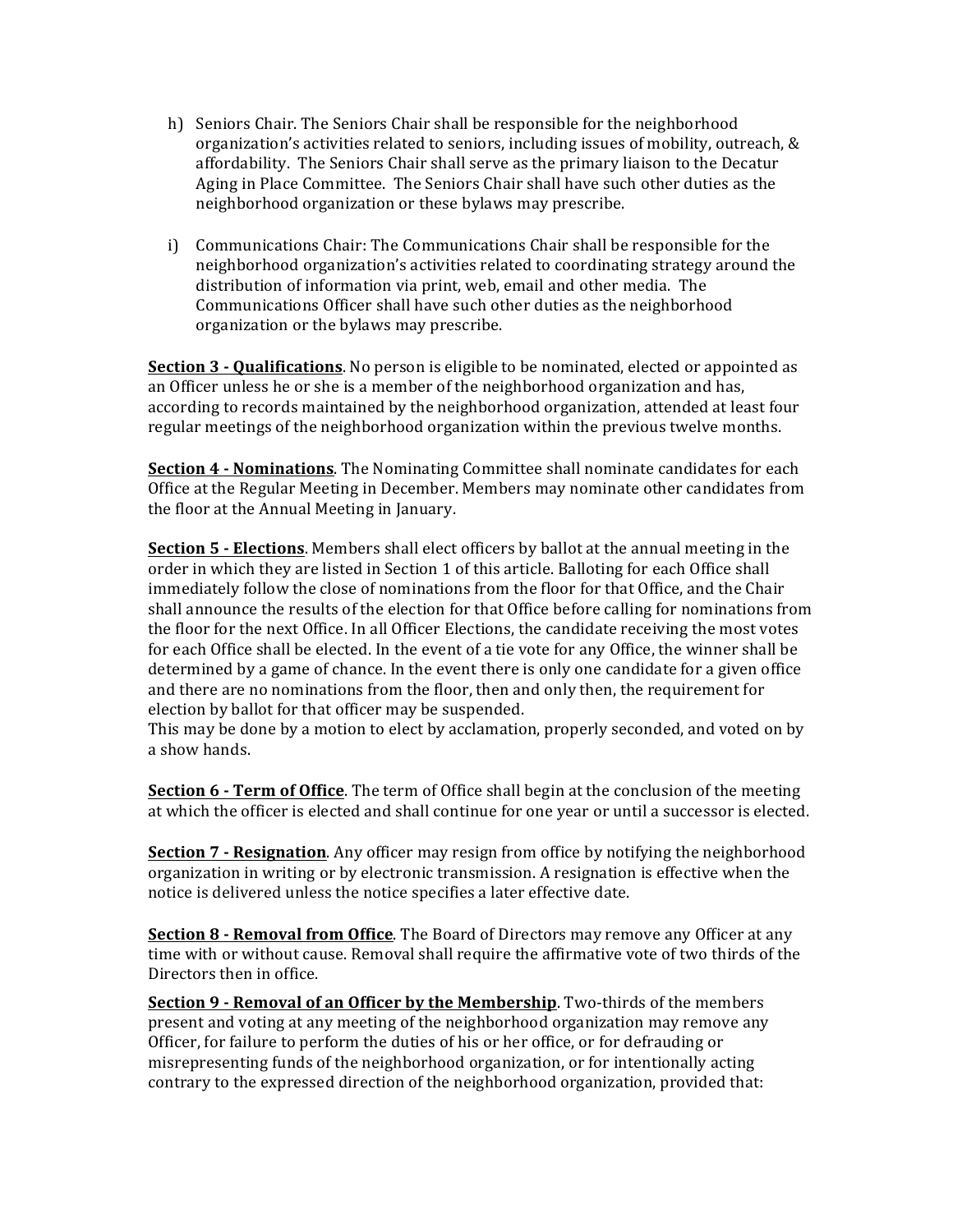- a) A motion to remove such Officer was properly made and seconded at the monthly meetings of the neighborhood organization immediately preceding such meeting;
- b) Such pending motion was properly made known to the members of the neighborhood organization prior to such meeting through regular information channels;
- c) Such Officer is provided an opportunity at such meeting to fairly present evidence and testimony to refute the charges upon which the motion is based.

**Section 10 - Vacancies in Office**. The President-Elect shall fill a vacancy in the office of President for the remainder of the term vacated. The Board of Directors may fill a vacancy in any office by appointment for the remainder of the term vacated.

## **ARTICLE V**

## **Agents and Representatives**

**Section 1 - Designation**. The neighborhood organization or Board of Directors may appoint the following Agents or Representatives: Editor of any newsletter; Webmaster. Agents and Representatives shall be appointed for terms of one year, and may resign or be removed in the same fashion as Officers.

**Section 2- Duties and Powers**. In general, Agents and Representatives of the neighborhood organization shall act in the best interests of the neighborhood organization and may exercise such powers as the neighborhood organization or these bylaws may prescribe. All Agents and Representatives shall be subject to the orders of the neighborhood organization, and none of their actions shall conflict with action taken by the neighborhood organization.

- a) Editor of any newsletter. Any Newsletter Editor shall be responsible for editing and producing the neighborhood organization's official publication.
- b) Webmaster. The Webmaster shall be responsible for editing and publishing the neighborhood organization's website.

**Section 3 - Special Representatives**. The neighborhood organization or the Board of Directors may appoint such Special Representatives as they deem necessary to carry out a specific task, at the completion of which the appointment shall expire. Special Representatives shall have such powers and duties as the neighborhood organization or the Board of Directors may prescribe in writing.

**Section 4 - Alternates.** The neighborhood organization or the Board of Directors may appoint as many Alternate Representatives or Special Representatives as they deem necessary.

## **ARTICLE VI**

## **Meetings**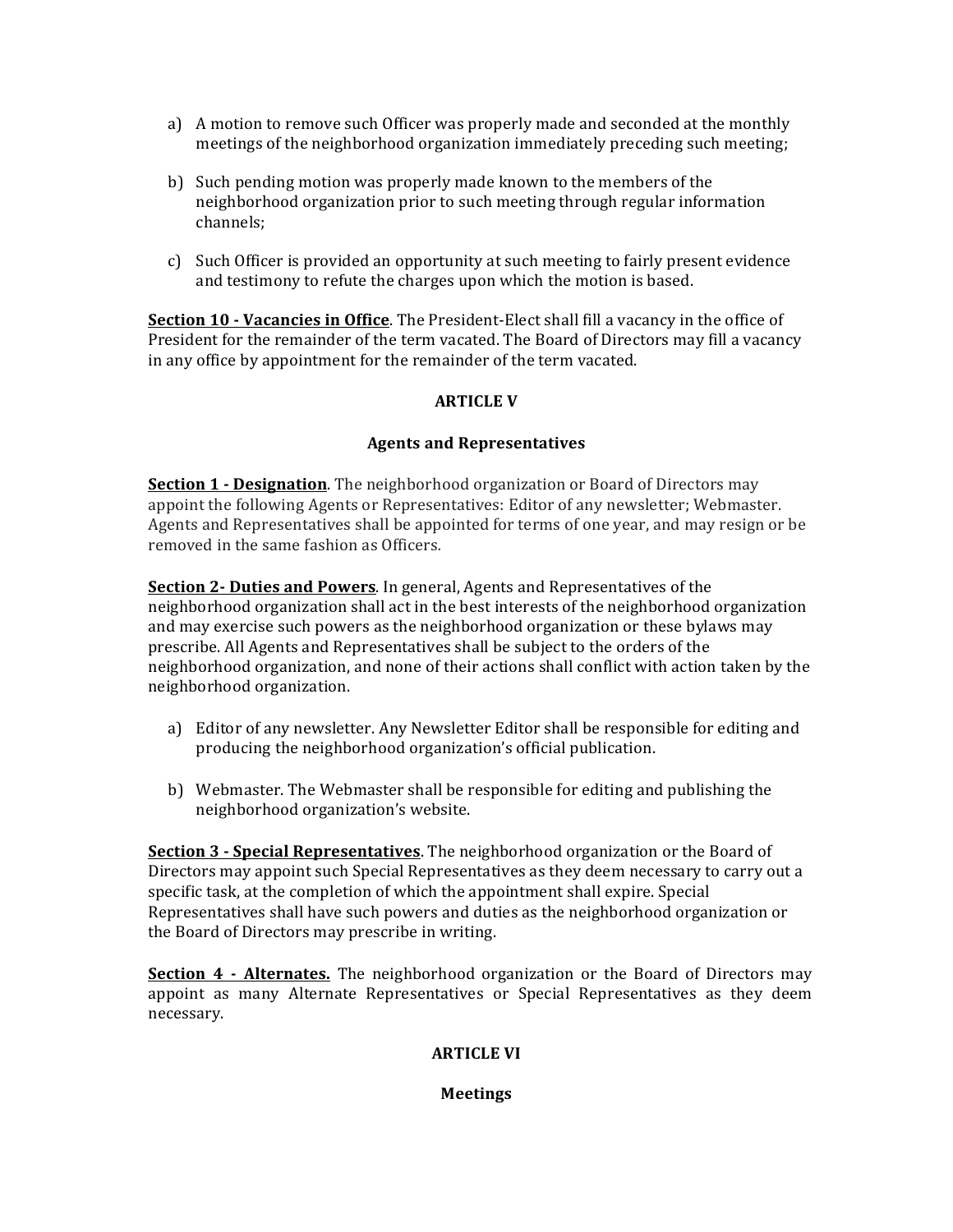**Section 1 - Regular Meetings**. The neighborhood organization shall hold Regular Meetings on the second Wednesday of every **odd-numbered** month unless the Board of Directors orders otherwise because of a national holiday or other unusual circumstance. All Regular Meetings shall be open to the public.

**Section 2 - Annual Meetings**. The Regular Meeting on the second Wednesday in January of each year shall be known as the Annual Meeting and shall be for the purpose of electing officers, receiving reports of Officers and Committees, and conducting any other business which may properly come before it.

**Section 3 - Special Meetings**. The Board of Directors may call Special Meetings and shall call a Special Meeting upon the written request of fifteen members of the neighborhood organization. Any request for a Special Meeting must be signed and must describe the purpose or purposes for which it is to be held.

## **<u>Section 4 - Notice of Meetings</u>**.

- a) The Secretary shall provide for notification of each member of the place, date, and time of each Annual, Regular, and Special Meeting of the members no fewer than five days before the meeting date. Notice of a Special Meeting shall include a description of the purpose or purposes of the meeting.
- b) Manner of Notice. Notice shall be in writing or by electronic transmission unless oral notice is fair and reasonable under the circumstances. Notice may be communicated in person; by telephone, fax, or electronic mail; by mail or private carrier; by publication in the neighborhood organization's official publication or a newspaper of general circulation in the neighborhood; by posting at one or more conspicuous locations within the neighborhood as determined by the Board of Directors; or by posting on the front page of the neighborhood organization's official website.

## **Section 5 - Previous Notice of Motions.**

- a) In General. Except as these bylaws provide otherwise, previous notice is required for:  $(1)$  any main motion proposing the expenditure of funds in excess of \$500;  $(2)$ any main motion proposing or recommending a capital improvement of more than  $$25,000$  to the public areas of the neighborhood, including parks and streets; (3) any main motion proposing an amendment to these bylaws;  $(4)$  any motion for which the law requires previous notice; (5) any motion charging or changing a membership fee; and (6) any motion for which the neighborhood organization's parliamentary authority requires previous notice. Previous notice is encouraged, but not required, for all other motions known in advance.
- b) Manner of Notice. A Member may give previous notice of a motion in person at the previous meeting, by mail, or private carrier to all members at least five days before the meeting date, by publication in the neighborhood organization's official publication, or by inclusion in the notice of the meeting. Except as the law or these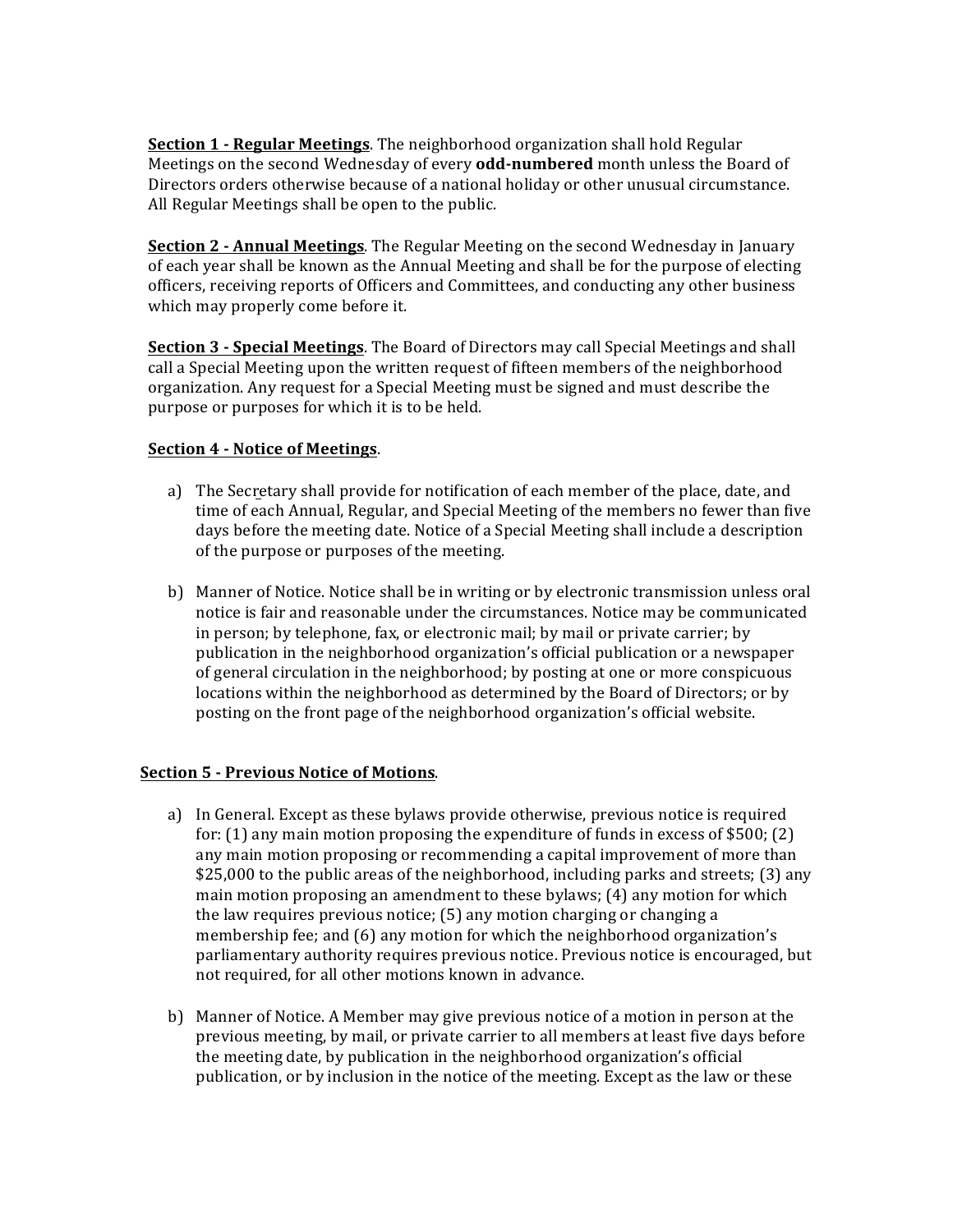bylaws provide otherwise, notice shall include the full text of the motion or a complete and accurate summary of the motion.

**Section 6 - Action Without Meeting**. Any action required or permitted to be approved by the Members may be approved without a meeting of Members if the action is approved by two thirds of the members of record. The action must be evidenced by one or more consents in writing, including email or other electronic communications, describing the action taken, signed by those members representing at least two thirds of the members of record, and delivered to the Secretary.

**Section 7 - Record Date**. Only Members of record on the Record Date shall be entitled to notice of a members' meeting, to demand a Special Meeting, to vote, or to take any other action. Unless the Board of Directors orders otherwise, the Record Date shall be the first day of each month.

**Section 8 - Quorum**. Fifteen members of record or twenty-five percent of the total number of Members of record, whichever is less, shall constitute a quorum at any meeting of the neighborhood organization.

**Section 9 - Proxy Voting.** There shall be no proxy voting.

## **ARTICLE VII**

# **Board of Directors**

**Section 1 - Composition**. The officers of the neighborhood organization shall constitute the Board of Directors.

**Section 2 - Duties and Powers**. The Board of Directors shall oversee the neighborhood organization's affairs between meetings of the Members and shall perform such other duties as the neighborhood organization or these bylaws may prescribe. The Board of Directors may make recommendations to the neighborhood organization and may exercise such other powers as the neighborhood organization or these bylaws may grant. The Board of Directors and each of its members shall be subject to the orders of the neighborhood organization, and none of their official actions shall conflict with action taken by the neighborhood organization.

## **Section 3 – Board Meetings.**

- a) Regular Meetings. The Board of Directors shall hold regular meetings on the first Wednesday of each month unless the Board of Directors orders otherwise because of a national holiday or other unusual circumstance. The Board of Directors shall fix the time and place of board meetings. All Regular Meetings of the Board of Directors shall be open to any Member and to nonmembers at the discretion of the Board of Directors.
- b) Special Meetings. The President may call Special Meetings of the Board of Directors and shall call a Special Meeting upon the written request of three members of the Board of Directors. Any request for a Special Meeting must be signed and must describe the purpose or purposes for which it is to be held.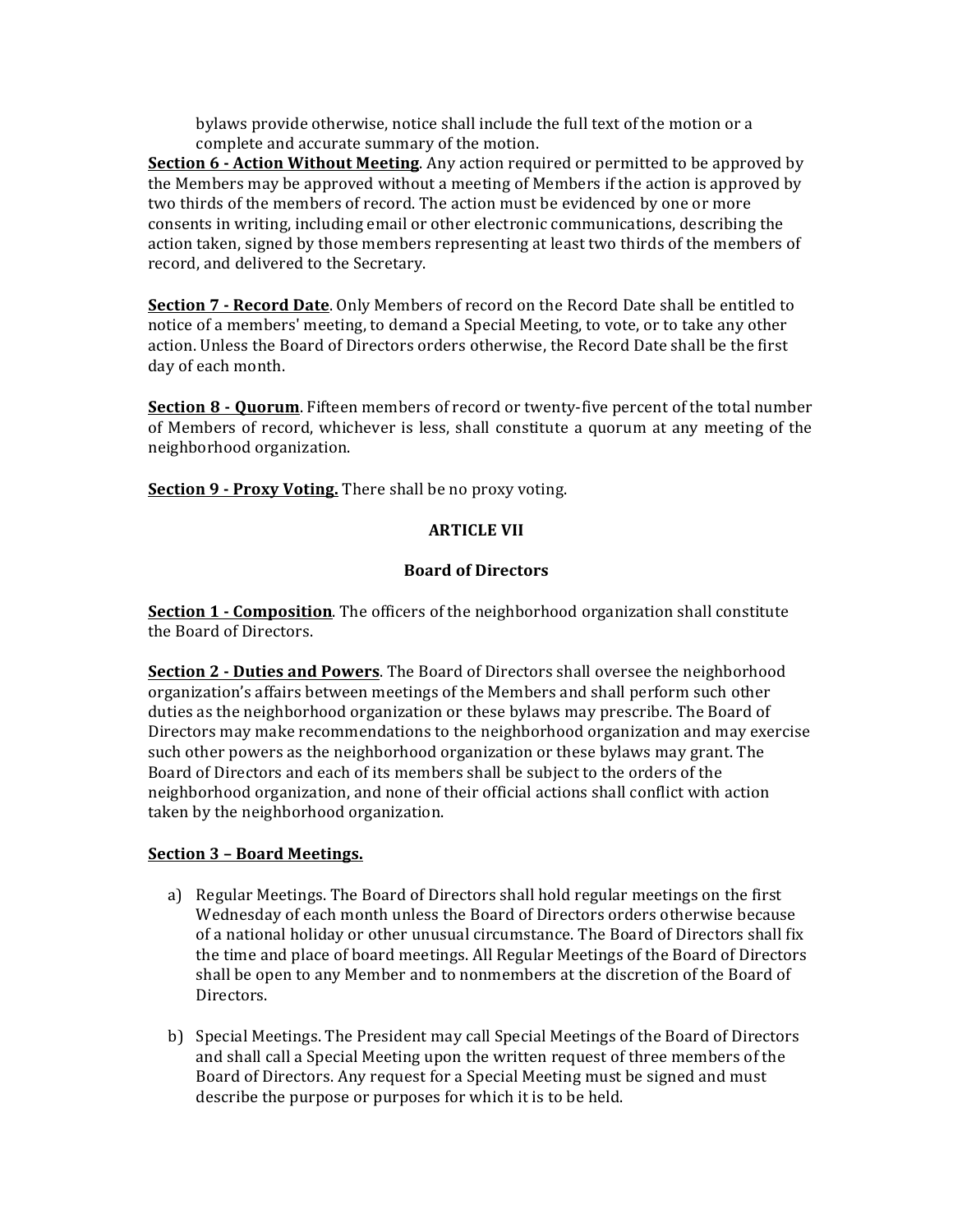- c) Notice. The Board of Directors may hold regular meetings without notice of the time, date, place and purpose of the meeting. Except in an emergency, the Board of Directors shall notify each Director of the place, date, time and purpose of each Special Meeting of the Board no fewer than two days in advance of the meeting date.
- d) Action Without Meeting. Any action required or permitted to be taken at a Board of Directors' meeting may be taken without a meeting if the action is taken by at least two thirds of the Directors then in office. The action must be evidenced by one or more consents in writing or by electronic transmission describing the action taken, signed by no fewer than two thirds of the Directors then in office, and delivered to the neighborhood organization.
- e) Quorum. A majority of the Directors then in office shall constitute a quorum at any meeting of the Board of Directors.
- f) Proxy Voting. There shall be no proxy voting.
- g) Minutes. The minutes of all meetings of the Board of Directors shall be kept as a permanent record in written form or in another form capable of conversion into written form within a reasonable time. Unless set forth elsewhere in the Bylaws, the Board of Directors shall delegate to an Officer responsibility for preparing minutes of each meeting of the Board. At each Board of Directors meeting, the Directors shall receive a written draft of minutes of the prior meeting of the Board and vote to ratify and adopt the minutes either as received or following such corrections as the Board may deem necessary. Once ratified and adopted the minutes shall thereafter be promptly published to the Downtown Decatur Neighbors website or made otherwise available.

## **ARTICLE VIII**

#### **Committees**

## **Section 1 - Standing Committees**.

- a) Public Spaces Committee. There shall be a Public Spaces Committee that shall be responsible for working with the Public Spaces Chair on the neighborhood organization's activities related to parks, sidewalks, roads, plazas & other public lands.
- b) Planning and Development Committee. There shall be a Planning and Development Committee that shall be responsible for working with the Planning and Development Chair on the neighborhood organization's activities related to planning, zoning, development & traffic.
- c) Public Safety Committee. There shall be a Public Safety Committee that shall be responsible for working with the Public Safety Chair on the neighborhood organization's activities related to the enforcement of noise, quality-of-life & safety ordinances.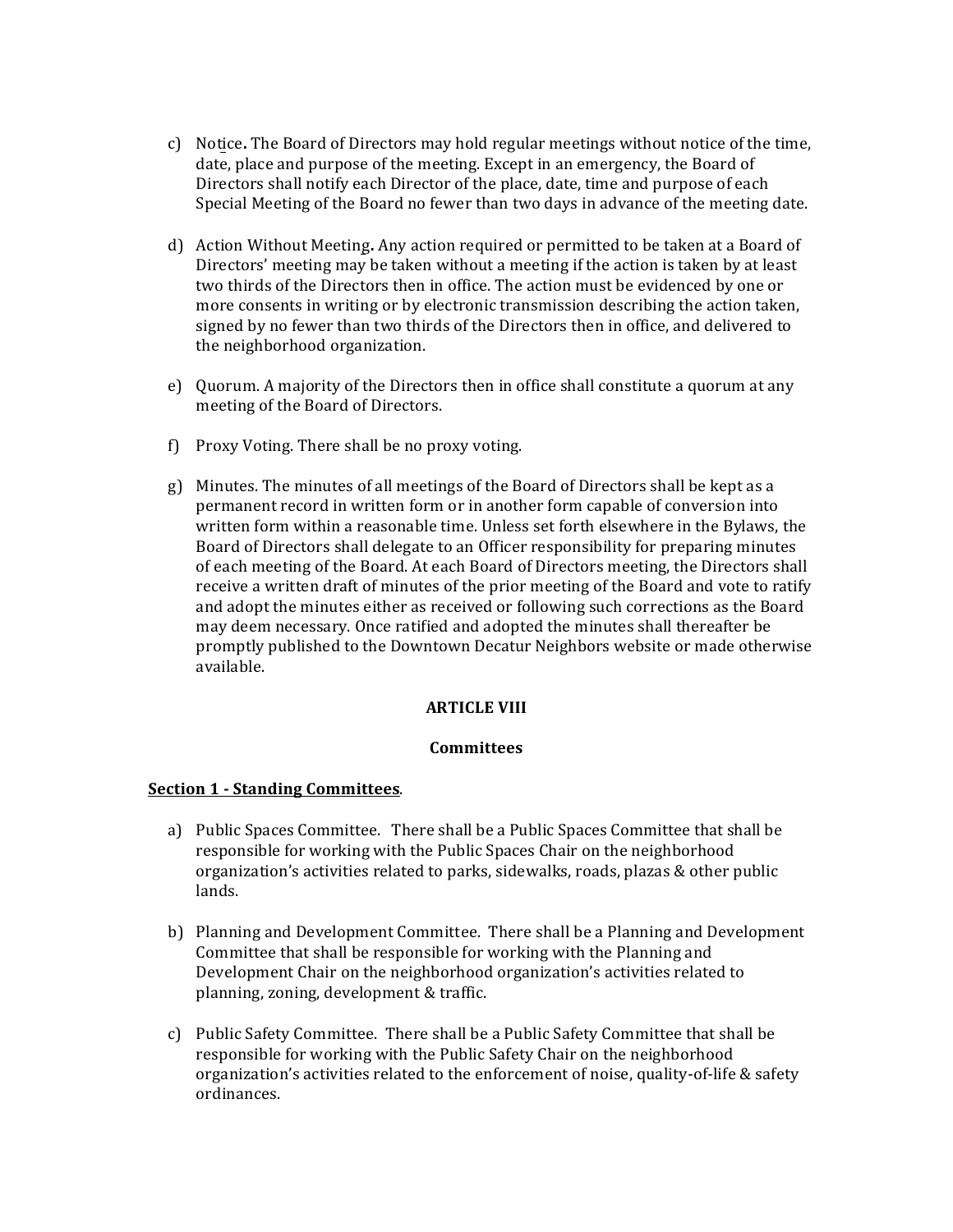- d) Seniors Committee. There shall be a Seniors Committee that shall be responsible for working with the Seniors Chair on the neighborhood organization's activities related to seniors, including issues of mobility, outreach, & affordability.
- e) Communications Committee. There shall be a Communications Committee that shall be responsible for working with the Communications Chair on the neighborhood organization's activities related to coordinating strategy around the distribution of information via print, web, email and other media.

**Section 2 - Special Committees**. The neighborhood organization or Board of Directors may appoint such Special Committees as they deem necessary to carry out a specific task, at the completion of which the special committee shall cease to exist. Instructions to Special Committees shall be in writing and may not include a task that falls within the duties of any Standing Committee.

**Section 3 - Nominating Committee**. There shall be a Nominating Committee of five Members which shall be responsible for nominating candidates for each Office to be elected at the neighborhood organization's Annual Meeting. The Board of Directors shall appoint the Nominating Committee at its Regular Meeting in December, and the Nominating Committee shall report at the neighborhood organization's Regular Meeting in January.

# **ARTICLE IX**

## **Decorum**

**Section 1 - Courtesy and Respect**. Members shall behave in a courteous and respectful manner at the neighborhood organization's meetings and other activities. The neighborhood organization may impose sanctions up to and including expulsion from the meeting or activity for violations of this section.

**Section 2 - Gaining the Floor.** A Member seeking the floor shall rise in place and respectfully address the presiding officer.

**Section 3 - Addressing all Remarks through the Presiding Officer**. Members should not address each other directly but may address each other through the presiding officer.

**Section 4 - Confining Remarks to the Merits of the Pending Question.** In debate, a Member's remarks must be germane to the question pending before the organization.

**Section 5 - Refraining from Beating a Dead Horse**. In debate, a Member shall not speak adversely on any prior act of the neighborhood organization unless a motion to reconsider, rescind or amend is pending, or unless the Member intends to give notice of one of these motions at the conclusion of the Member's remarks.

**Section 6 - Refraining from Attacking a Member's Motives**. When opposing a question, a Member may attack the nature and consequences of the proposed measure in strong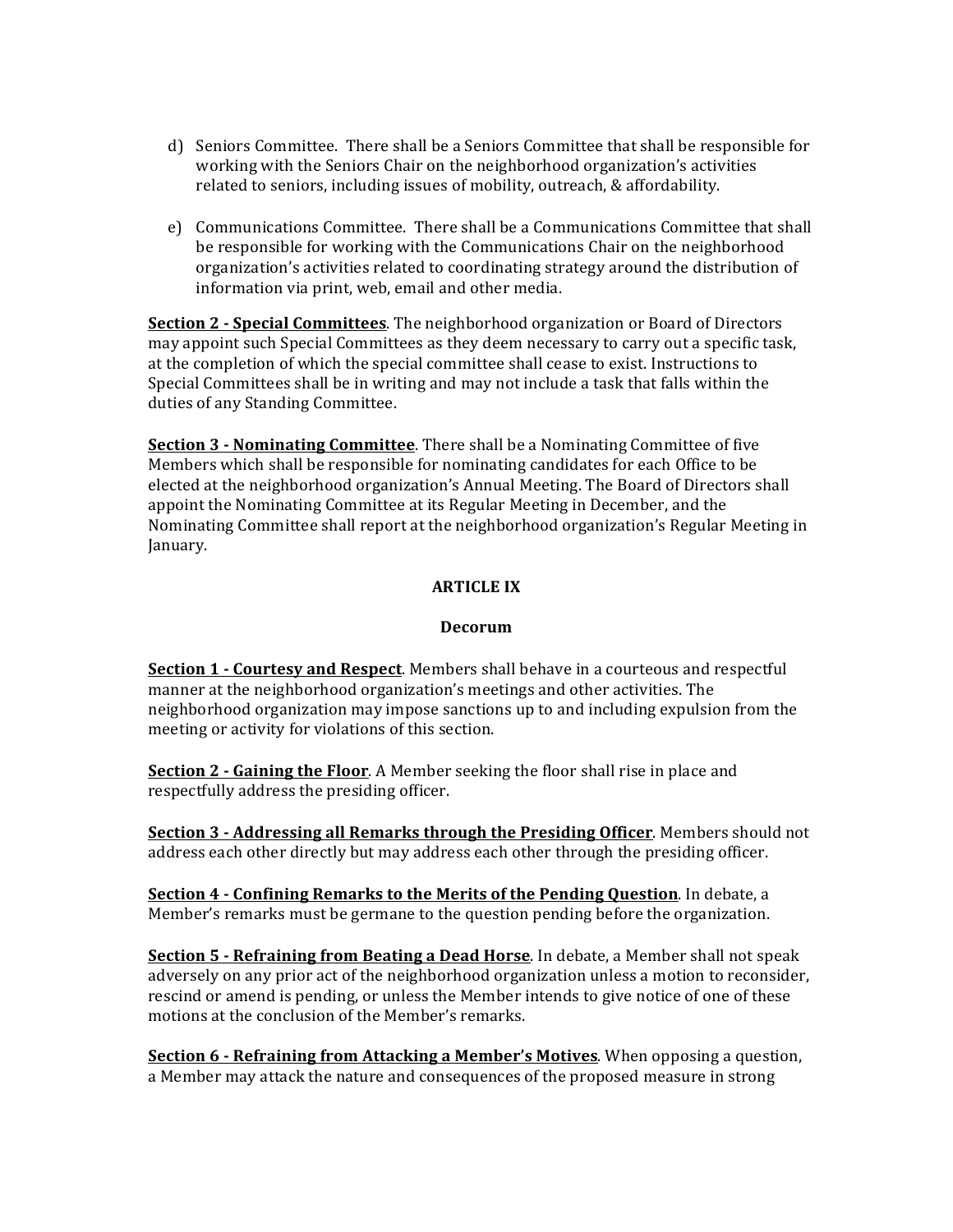terms but must avoid personal attacks on the proponents of the measure or any other Member.

**Section 7 - Refraining from Disturbing the Meeting.** During debate, during remarks by the chair and during voting, Members should not disturb the meeting by whispering, walking across the floor, or in any other way.

## **ARTICLE X**

### **Nondiscrimination**

The neighborhood organization shall not discriminate on the basis of race, color, creed, religion, sex, domestic relationship status, parental status, familial status, veteran status, sexual orientation, national origin, political affiliation, gender identity, racial profiling, or in any other way prohibited by law or common decency.

### **ARTICLE XI**

#### **Parliamentary Authority**

The rules contained in the current edition of *Robert's Rules of Order Newly Revised* shall govern the neighborhood organization in all cases to which they apply and in which they are not inconsistent with the applicable law, these bylaws, and any special rules of order that the neighborhood organization may adopt.

### **ARTICLE XII**

### **Conflicts of Interest**

**Section 1 - Definitions**. A conflict of interest exists whenever a member or a related person has a beneficial financial interest in or related to a transaction effected or proposed to be effected by the neighborhood organization and that interest is of such financial significance to the member or the related person that it would reasonably be expected to exert an influence on the member's judgment if the member were to vote on the transaction. A related person means the Member's spouse or partner (or a parent or sibling thereof), child, grandchild, sibling, parent (or spouse or partner thereof), and any entity (other than the neighborhood organization) of which the Member is a Director, general partner, Agent, Employee, or Employer.

**Section 2 - Disclosure and Nonparticipation**. Whenever a conflict of interest exists with respect to a transaction, any Member having a conflict shall immediately disclose the existence and nature of the conflict and all facts related to the transaction that an ordinarily prudent person would reasonably believe to be material to a judgment as to whether or not to proceed with the transaction. Any Member having a conflict of interest with respect to a transaction shall refrain from participating in the deliberations and from voting on the transaction.

**Section 3 - Board Members**. In addition to the provisions of Sections 1 and 2 of this article, members of the Board of Directors shall also comply with Sections 14-3-860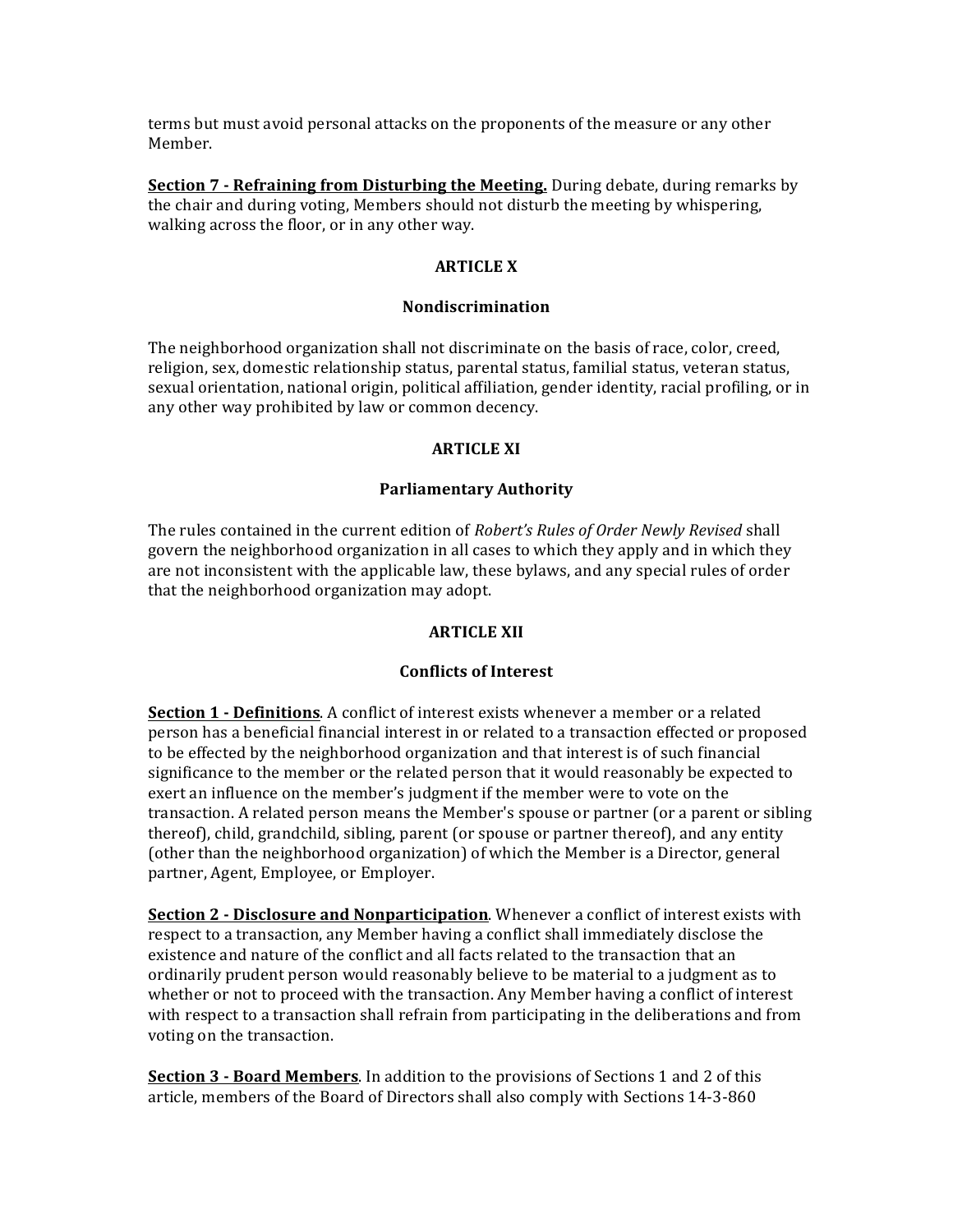through 14-3-865 of the Georgia Nonprofit Corporation Code, as amended, regarding conflicting interest transactions.

## **ARTICLE** XIII

## **Indemnification**

**Section 1 - Indemnification of Directors**. The neighborhood organization shall indemnify its Directors and former Directors to the fullest extent permitted by the Georgia Nonprofit Corporation Code, as amended, and, if applicable, section 4941 of the United States Internal Revenue Code of 1986, as amended.

**Section 2 - Insurance**. The neighborhood organization may purchase and maintain insurance on behalf of any individual who is a Director, Officer, Employee, or Agent of the corporation or who, while a Director, Officer, Employee, or Agent of the corporation, serves at the neighborhood organization's request as a Director, Officer, Partner, Trustee, Employee, or Agent of another domestic or foreign business or nonprofit corporation, partnership, joint venture, trust, employee benefit plan, or other entity against liability asserted against or incurred by the individual in that capacity or arising from the individual's status as a Director, Officer, Employee, or Agent, whether or not the neighborhood organization would have power to indemnify or advance expenses to the individual against the same liability under the provisions of this article.

## **ARTICLE XIV**

### **Amendments**

**Section 1 - Proposal**. Any Member may propose an amendment to these bylaws by submitting the amendment in writing to the Board of Directors, which shall consider the proposed amendment at its next Regular Meeting or at a Special Meeting called for that purpose before its next Regular Meeting. No member may resubmit any amendment within six months of consideration by the Board of Directors.

**Section 2 - Adoption**. An amendment shall be adopted only if: (1) the Board of Directors recommends the amendment to the Members or chooses, because of a conflict of interest or other special circumstances, to make no recommendation and communicates the basis for its choice to the Members with the amendment; and (2) the Members entitled to vote on the amendment approve the amendment by two thirds of the votes cast or a majority of the Members of record, whichever is less.

**Section 3 - Notice**. Notice of any meeting at which the Members will consider a proposed amendment to these bylaws shall be in writing (including via email or other electronic communication), shall state that the purpose, or one of the purposes, of the meeting is to consider the proposed amendment, and shall contain or be accompanied by the full text of the amendment.